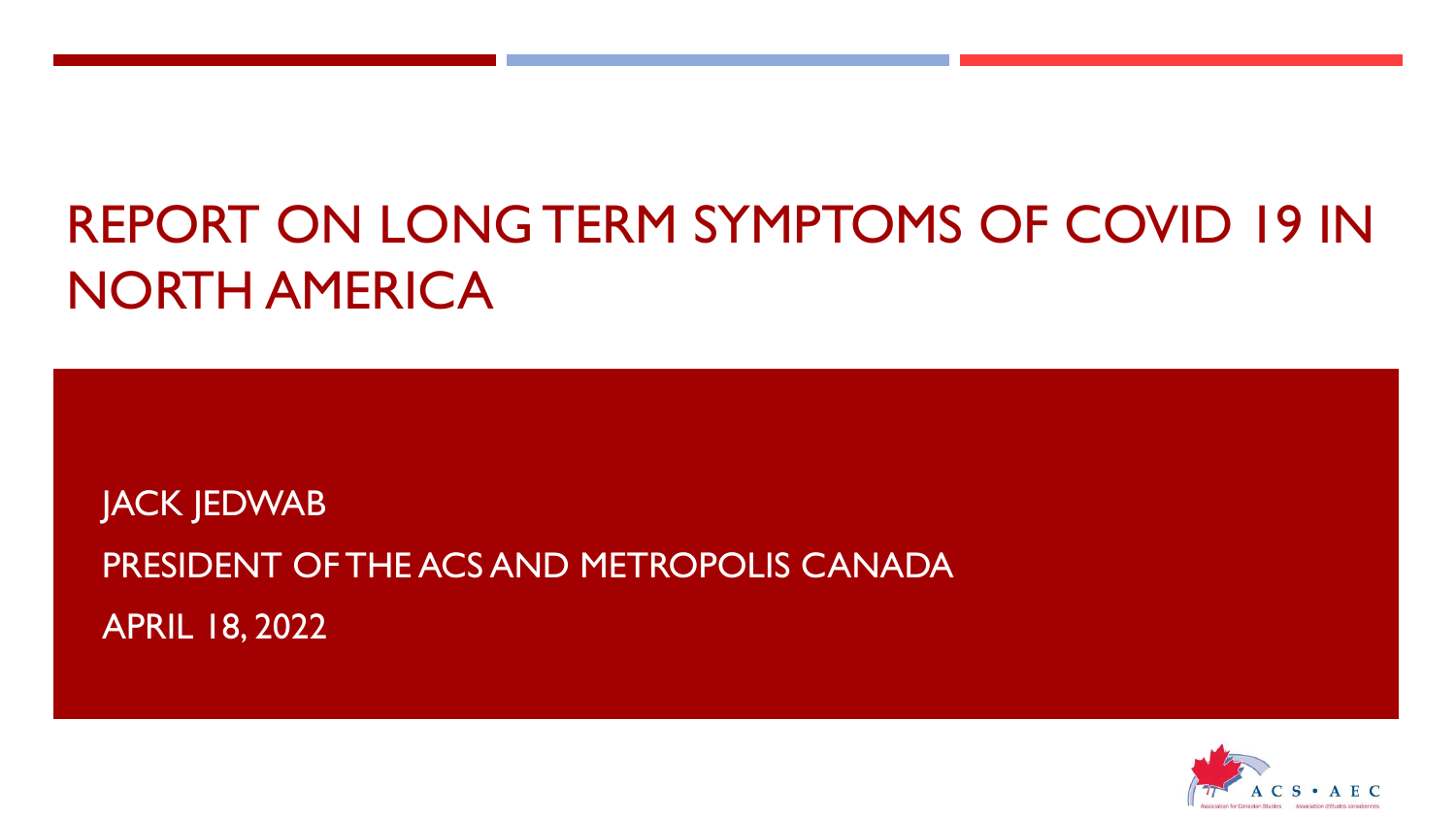## INTRODUCTION: LONG TERM SYMPTOMS OF COVID 19 IN NORTH **AMERICA**

- Experts observe that most patients recover from COVID within a week or two, but at least one in five experience persistent or new symptoms more than four weeks after first being diagnosed. What has been described as "Long COVID" is a growing concern. But we still don't have a clear definition and there are insufficient data to provide a trajectory or a timeline for how 'long' it lingers. The UK's National Institute for Health and Care Excellence ([NICE](https://www.nice.org.uk/)) has proposed a [working definition](https://www.nice.org.uk/guidance/ng188/resources/covid19-rapid-guideline-managing-the-longterm-effects-of-covid19-pdf-51035515742). Signs and symptoms that develop during or after an infection consistent with COVID-19 but continue for more than 12 weeks and are not explained by an alternative diagnosis. It usually presents with clusters of symptoms, often overlapping, which can fluctuate and change over time and can affect any system in the body (https://www.downtoearth.org.in/news/health/long-covid-affects-1 in-5-people-following-infection-vaccination-masks-and-better-indoor-air-are-our-best-protections-82425)
- **That which follows presents findings from one of the larger studies across North America of persons reporting longer term** effects of Covid 19 with some 1981 respondents across the three countries (Canada-503, United States-931 and Mexico-547). Respondents report that the most common long term effects of Covid 19 are Fatigue and Muscle and Joint Pain. The survey further reveals that persons in their early 30's were most likely to report long term symptoms of Covid 19.
- The findings arise from a survey conducted via web panel by Leger for the Association for Canadian Studies and the University of Manitoba conducted during the middle of March, 2022 with 1981 persons across North America ages 18 or older. While a margin of error cannot be associated with a non-probability sample in a panel survey for comparative purposes a probability sample of 1,981 respondents would have a margin of error of ±2.5%, 19 times out of 20 2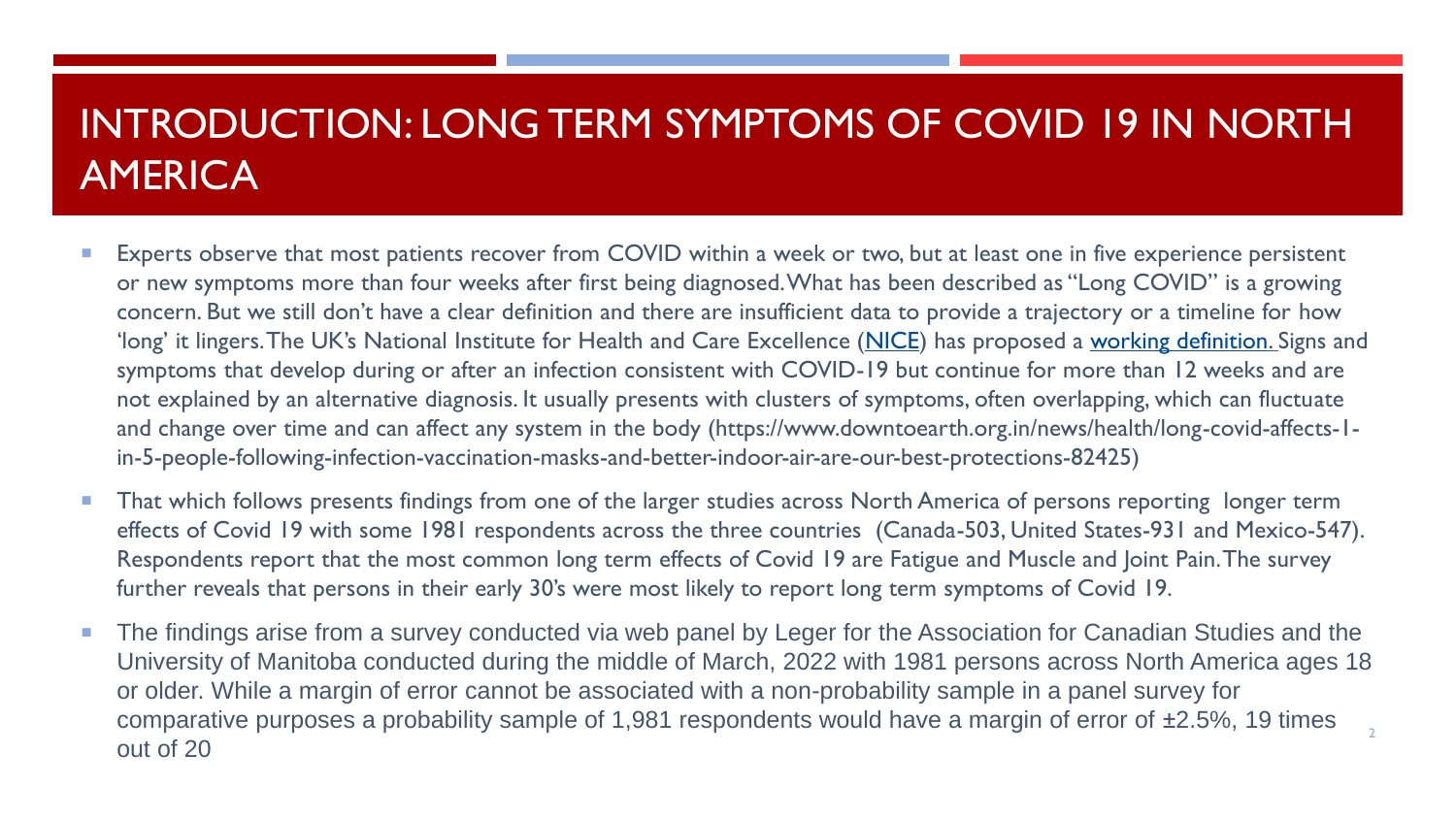## OF THOSE REPORTING THAT THEY SUFFERED LONG TERM EFFECTS FROM COVID 19 THE MAIN SYMPTOMS ARE FATIGUE AND JOINT OR MUSCLE PAIN

|                                                               | Did you suffer or have you been suffering from Long COVID (long-term<br>effects of COVID-19), such as the following symptoms? |             |        |  |  |  |  |
|---------------------------------------------------------------|-------------------------------------------------------------------------------------------------------------------------------|-------------|--------|--|--|--|--|
|                                                               | Total                                                                                                                         | <b>Male</b> | Female |  |  |  |  |
| <b>Fatigue</b>                                                | 56.0%                                                                                                                         | 52.4%       | 59.0%  |  |  |  |  |
| <b>Joint or Muscle Pain</b>                                   | 44.0%                                                                                                                         | 41.6%       | 46.3%  |  |  |  |  |
| <b>Change to sense of</b><br>smell or taste                   | 42.9%                                                                                                                         | 43.7%       | 42.3%  |  |  |  |  |
| Not being able to<br>think straight or focus<br>('brain fog') | 32.3%                                                                                                                         | 30.8%       | 33.6%  |  |  |  |  |
| <b>Breathless</b>                                             | 31.4%                                                                                                                         | 29.9%       | 32.8%  |  |  |  |  |
| <b>Chest Pain</b>                                             | 27.2%                                                                                                                         | 28.7%       | 26.1%  |  |  |  |  |
| <b>Heart Palpitations</b>                                     | 23.2%                                                                                                                         | 22.8%       | 23.7%  |  |  |  |  |
| <b>Average</b>                                                | 36.5                                                                                                                          | 35.5%       | 37.5%  |  |  |  |  |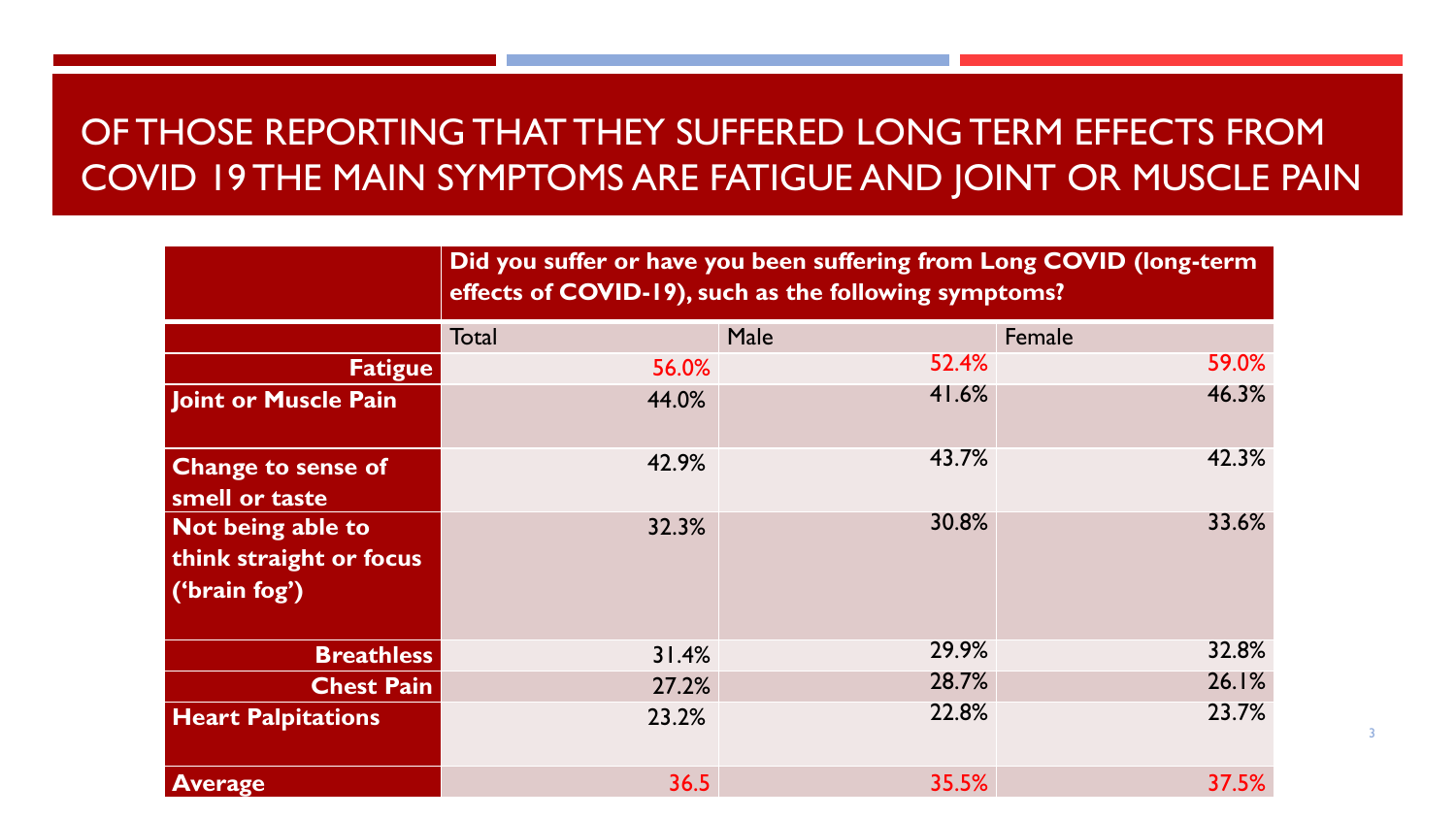## PERSONS IN THEIR EARLY 30'S ARE MOST LIKELY TO REPORT LONG TERM EFFECTS FROM COVID 19

|                                                                            | <b>Between 18</b><br>and 24 | <b>Between 25</b><br>and 29 | <b>Between 30</b><br>and 34 | <b>Between 35</b><br>and 44 | <b>Between 45</b><br>and 54 | <b>Between 55</b><br>and 64 | Between 65 and<br>74 |
|----------------------------------------------------------------------------|-----------------------------|-----------------------------|-----------------------------|-----------------------------|-----------------------------|-----------------------------|----------------------|
| Fatigue                                                                    | 52.4%                       | 59.5%                       | 63.2%                       | 58.5%                       | 58.4%                       | 48.2%                       | 39.4%                |
| Joint or<br><b>Muscle Pain</b>                                             | 42.3%                       | 50.5%                       | 47.1%                       | 48.5%                       | 40.3%                       | 38.3%                       | 37.5%                |
| <b>Change to</b><br>sense of smell<br>or taste                             | 37.5%                       | 50.0%                       | 51.2%                       | 47.2%                       | 44.9%                       | 32.8%                       | 19.2%                |
| <b>Breathless</b>                                                          | 28.4%                       | 26.2%                       | 34.0%                       | 33.9%                       | 34.0%                       | 30.4%                       | 27.9%                |
| <b>Not being</b><br>able to think<br>straight or<br>focus ('brain<br>fog') | 27.7%                       | 36.4%                       | 40.5%                       | 29.9%                       | 35.2%                       | 27.8%                       | 23.1%                |
| <b>Chest Pain</b>                                                          | 22.8%                       | 31.6%                       | 36.8%                       | 29.1%                       | 28.5%                       | 17.1%                       | 18.1%                |
| <b>Heart</b><br><b>Palpitations</b>                                        | 18.3%                       | 18.2%                       | 32.8%                       | 24.8%                       | 26.6%                       | 19.0%                       | 13.5%                |
| <b>Average</b><br>affected by<br><b>CLTS</b>                               | 32.3%                       | 38%                         | 43.5%                       | 38.5%                       | 38%                         | 30.5%                       | 25.5%                |